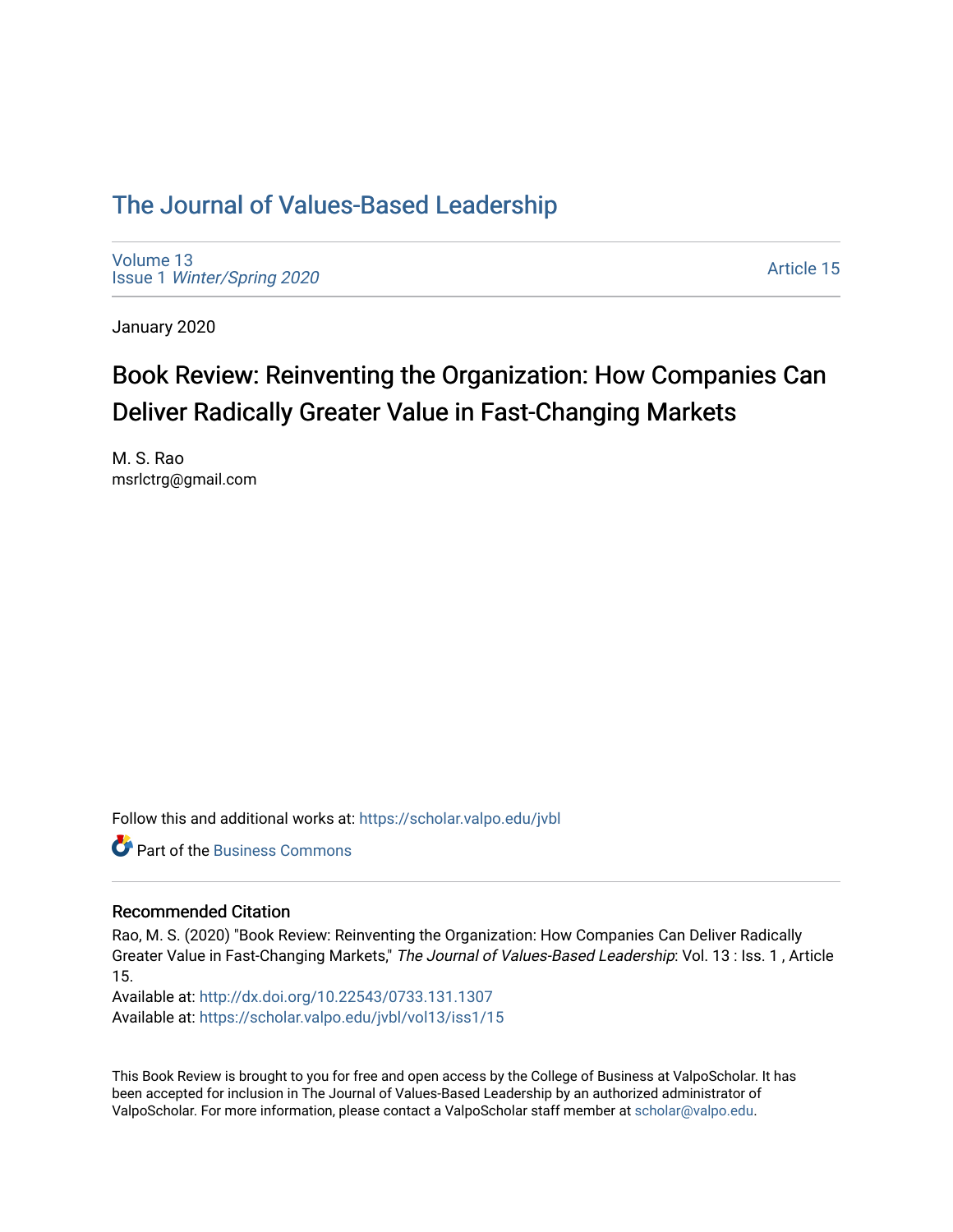### *Book Review*



# **Reinventing the Organization: How Companies Can Deliver Radically Greater Value in Fast-Changing Markets**

—Reviewer Professor M.S. Rao, Ph.D

"Yeung and Ulrich have succinctly described and prescribed the principles and practices for the nextgeneration organizational model." ― Cheng Wei, founder, Chairman, and CEO, DiDi

#### **What are the Details of the Book?**

If you want to reinvent organizations as per the changing times and technologies, read this book. If you want to acquire updated ideas and insights on strategy, HR and organizational development, read this book. If you want to understand agile organizations,

read this book. Arthur Yeung and Dave Ulrich's authored book Reinventing the Organization: How Companies Can Deliver Radically Greater Value in Fast-Changing Markets provides leaders with a blueprint for reinventing the organization.

This book is about companies where people link arms. Where hierarchy, bureaucracy, politics, and division are not impediments. Where bad ideas don't survive. Where leaders help people to succeed and don't boss them around. Where the start conditions for every undertaking is small, high energy, and high purpose. Where teams disband quickly when they realize they are working on a bad idea. Where the feeling of being a start-up balanced on the knife-edge of success on one side and failure on the other never truly goes away. Where meaning, relationship, professional identification, purpose, relationship, ability to work with others who will bring extra value to their efforts, and sense of contribution drive everything.

#### **What is Inside?**

Based on their in-depth research at leading Chinese, US, and European firms such as Alibaba, Amazon, DiDi, Facebook, Google, Huawei, Supercell, and Tencent, and drawing from their synthesis of the latest organization research and practice, authors explain how to build a new kind of organization that responds to changing market opportunities with speed and scale. They offer a practical, integrated, six-step framework and look at all the decisions leaders need to make--choosing the right strategies, capabilities, structure, culture,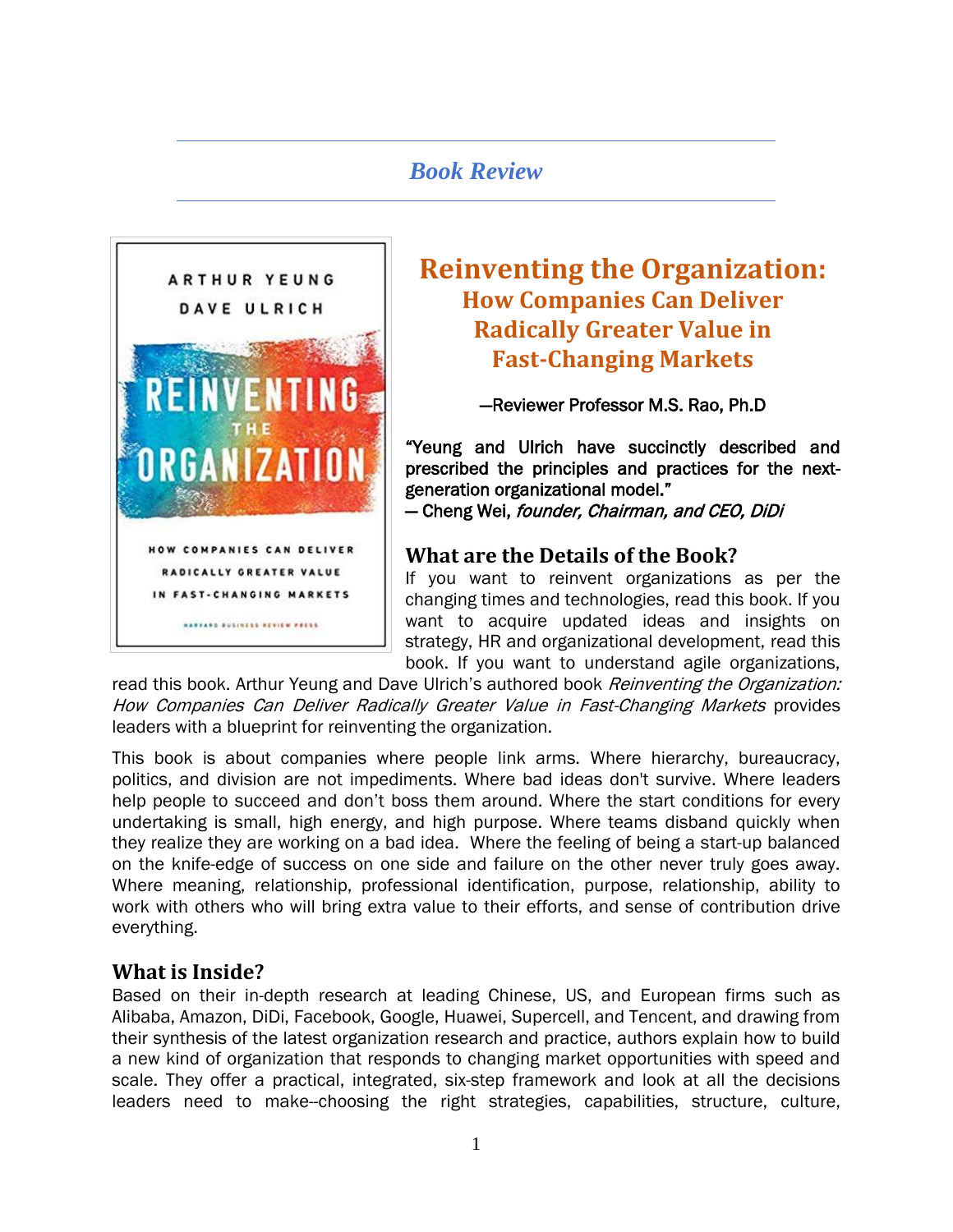management tools, and leadership--to deliver radically greater value in fast-moving markets. They offer a six-part framework for reinventing the organization as a market-oriented ecosystem (MOE) ― environment, strategy, capability, morphology, governance, and leadership.

The authors explain that each industrial age comes with its own language. The first industrial revolution was about mechanical production, with insights on steam engine, machine tools, and factories. The second industrial revolution was the age of science and mass production, with gasoline engines, airplanes, assembly lines, and electricity and lighting. The third and current revolution is about connectivity, digitalization, and big data.

The authors unveil that Jeff Bezos is obsessed with building the most customer-centric company in the world by offering low prices, wide selection, and the most convenience. He articulates fourteen leadership principles and weaves them in all Amazon's business decisions (including which business adjacencies to move into and which innovative products and services to offer) and personnel decisions (selection, review, promotion, and separation). They share the following leadership lessons from Jack Ma, founder of Alibaba: develop one valuable skill that sets you apart from everyone else (in his case, English); embrace your shortcomings (Forrest Gump as role model); never give up; it's never too late to start; create a clear, lengthy, purposeful vision, and promote your values; and have an obsessive personal mantras and heartfelt stories.

#### **Industry Transformations**

The authors underscore industry transformations in various sectors as follows. In the hospitality industry, Airbnb (started in 2008) offers more lodging that does any hotel chain in the world (Hilton, Marriott, Hyatt, Intercontinental). Remarkably, the largest lodging firm in the world owns no hotel rooms. Airbnb customers (guests) have more choice, can contact hosts directly and often have a more intimate customer experience.

In the automotive rental and taxi services, Uber (founded 2009), Lyft (2012), and DiDi (2012) offer ride-sharing that disrupts the traditional taxi and car-rental industries. Today, the largest taxi companies in the world own no cars. DiDi provides services that include taxihailing and private-car hailing. Customers participate in the sharing economy and have more flexibility on price, service, and availability. Drivers (independent contractors) also have the flexibility of work hours and autonomy.

In the self-driving cars, many companies are competing to create the driverless car: Waymo (part of Google ecosystem), Uber, Tesla, and most traditional automotive companies (e.g., BMW, Ford, GM, Mercedes Benz, Nissan, and Toyota). In a huge change from the old system, the car that now transports you does not have to have a driver! Self-driving cars rely on AI, artificial neural learning, sensors, and other technologies to automate driving. Throughout the entire transportation industry, customers — including drivers, delivery, insurance, manufacturing, and so forth — will be affected.

In the E-commerce; online shopping, every retail organization (brick and mortar, grocery, pharmacy, travel) has integrated e-commerce, which continues to rapidly expand, reinvent the retail model, and provide extraordinary shopping experiences. The store where you shop today often has no physical footprint. Smart retail relies on technological advances in big data, the internet of things, mass customization, machine learning, AI, robotics, and the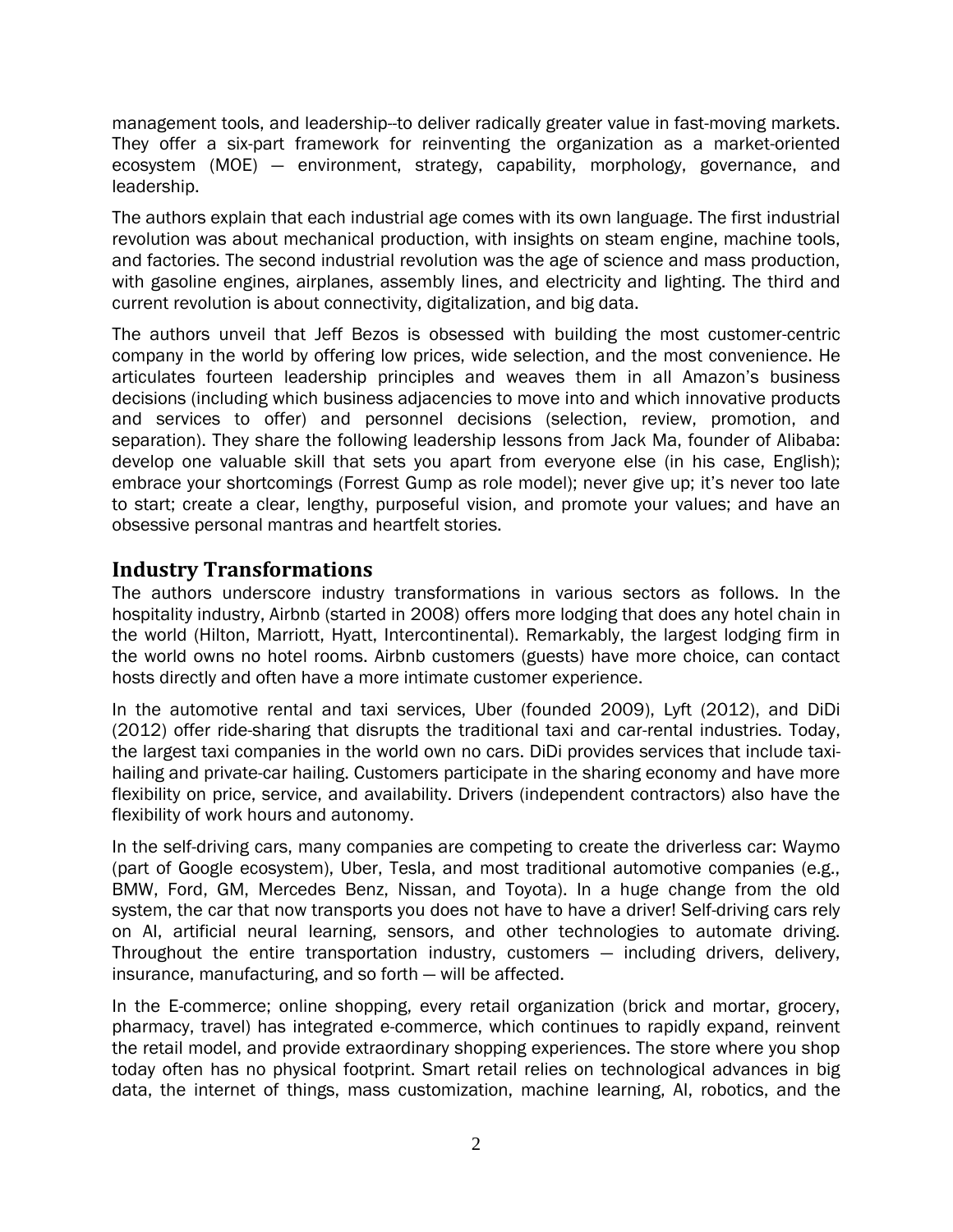digitization of assets, operations, and the workforce. Customers have greater flexibility, choice, and customization of products and services.

In the education sector, massive open online courses and other forms of digital learning are making quality education universal; nearly all universities offer a form of online education. The setting where you learn might no longer be a classroom. Khan Academy (a free online academy), TED talks, Wikipedia, and other information sources are readily available to customers. Customers who want to learn can use blended learning to access real-time knowledge.

In financial services, all forms of banking are being disrupted: depositing and investing money, paying for services (a cashless society), and insurance. Carrying cash and going to a bank are fast becoming things of the past. Technologies like blockchain, cloud data, big data, predictive analytics, robots, and AI are shaping financial experiences. Customers have much more control over how to manage their money.

In the health care sector, vertical integration is occurring with ventures like CVS and Aetna. Technology is rapidly changing diagnosis and treatment (e.g., telemedicine). Your doctor need not be present to serve you. Because customers know more about their health than they used to, they can make better-informed decisions about their health.

#### **Leadership Takeaways**

- Stop being run by the internal logic of neat lines and boxes, focus instead on what the external world both wants today and needs tomorrow, and design the organization accordingly. The truth is that the outside world has no interest in your organizational structure and no stake in your past practices.
- Change from a one-size-fits-all approach in organizational management to differentiated approaches based on different phases of the organizational life cycle (e.g., experimentation phase, growth/mature phase, decline phase) and different customer requirements they are trying to meet.
- Let go of a mentality of "making trade-offs" and seek instead to optimize solutions to the paradoxes inherent in today's world. For example, consistently delivering quality solutions while also constantly changing, balancing innovations with calculated risks, top-down direction with bottom-up initiatives. The outside world wants it all.
- Trust the desire and ability of your own people to succeed, and free them to be agents of their own personal development, learning, and growth. Turn jobs into callings; goals into passions; responsibilities into opportunities.
- Encourage individual entrepreneurship that will deliver maximum satisfaction to the employee and the institution. The more success depends on unleashing the energy and creativity of knowledge-workers, the more important this principle.
- Provide employees what they need to succeed in very easy terms: technology, financial backing, information systems, HR processes and the like.
- Prize fluidity and the ability to shift and pivot. Going forward, our most successful efforts will take us into new products and services we not yet even have imagined. Experimentation, rapid trial and error, agile discarding of errors and nimble adoption of successes is the ONLY way forward. There will be no end to these cycles going forward.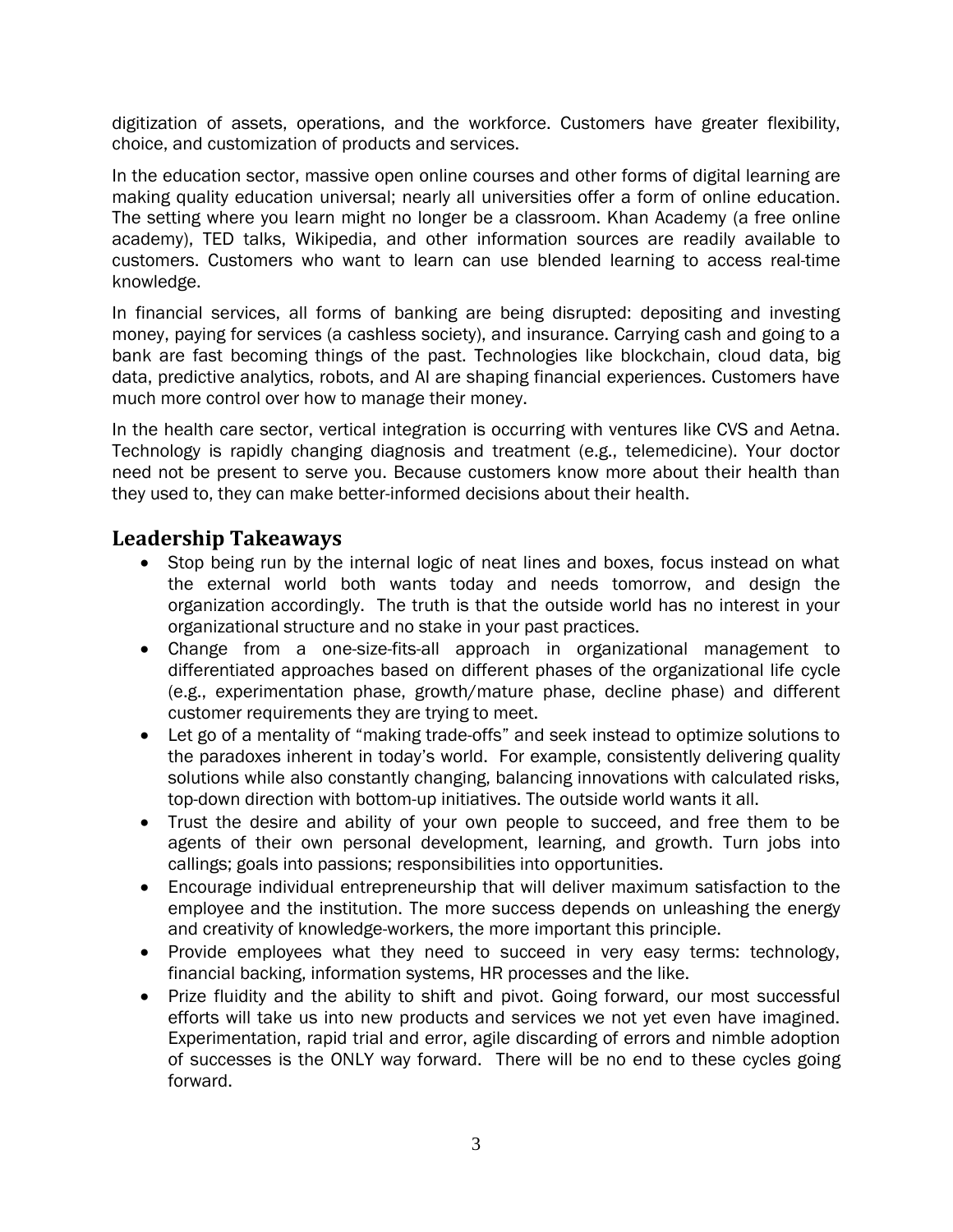- In a world of inevitable and rapid change, it is not information that matters but how the information is accessed and applied.
- No one can create the core but the company itself: the core is too tightly tied and critical to the vision and mission. Only Google could have built its search engine and its advertising infrastructure. Only Amazon could have built its e-commerce business and AWS. And only Tencent could have built its QQ platform and WeChat platform, from which it was able to build its online businesses including games, music, shopping, movies, payment, and cloud.
- The true goal of data is to reveal trends, to enable businesspeople to learn and to make quick, educated, data-driven decisions that have a real impact on the business.
- The most successful market-oriented ecosystems anticipate customers' needs in any of the following ways: seeing their customer's customers; sharing customers across cells and partners; having deep data on customers to anticipate their buying patterns; and being a customer.
- A leader's learning agility, i.e., ability to learn fast, is a key indicator of effective leadership.
- Defining the right culture requires clarifying four concepts: purpose, values, brand, and culture.
- A company's market reputation is its external identity as perceived by its best customers. Amazon wants to be known for its customer obsession, Google for its technological innovation, Facebook for its product, and Supercell for its outstanding games that endure over time. For these reputations to become real, every member of the ecosystem needs to think, act, and feel in ways that broadcast the desired culture. Culture is the greatest brand carrier, and it plays out in every customer interaction.
- Curiosity is an event and creativity is a sustained process. Curiosity leads to creativity, which leads to innovation.
- Executives in so-called legacy companies have to fight against long-standing assumptions to build something new, and leaders of newer companies have to ensure that even their young organizations remain relevant.

The authors share some suggestions to help you increase your chances of successful organizational reinvention. Make sure the right leaders are in place. Look for leaders who are adept at and eager to change and who have a track record of successfully delivering results. If you currently don't have the right leaders in place, promote rising stars from below and hire experienced leaders from the outside. Start small, and find early wins. Select a pilot site that has the highest chance of success. This step means managing duality, because the legacy business may operate with traditional management processes while the pilot business embeds market-oriented ecosystem principles and practices. By running pilots that are likely to succeed, you breed confidence and a virtuous cycle of further success. Develop an organizational prototype that works and that you can replicate in other parts of your organization. An ideal site must have the right leaders; embrace the market disruptions that demand a company's immediate reinvention; and be able to develop a small ecosystem with platform, cells, and allies. Grant your leaders the power to change, and inspire them to be courageous. Give them leeway to innovate in both organizational form and governance mechanisms. Offer them an appropriate blend of accountability, authority, and reward for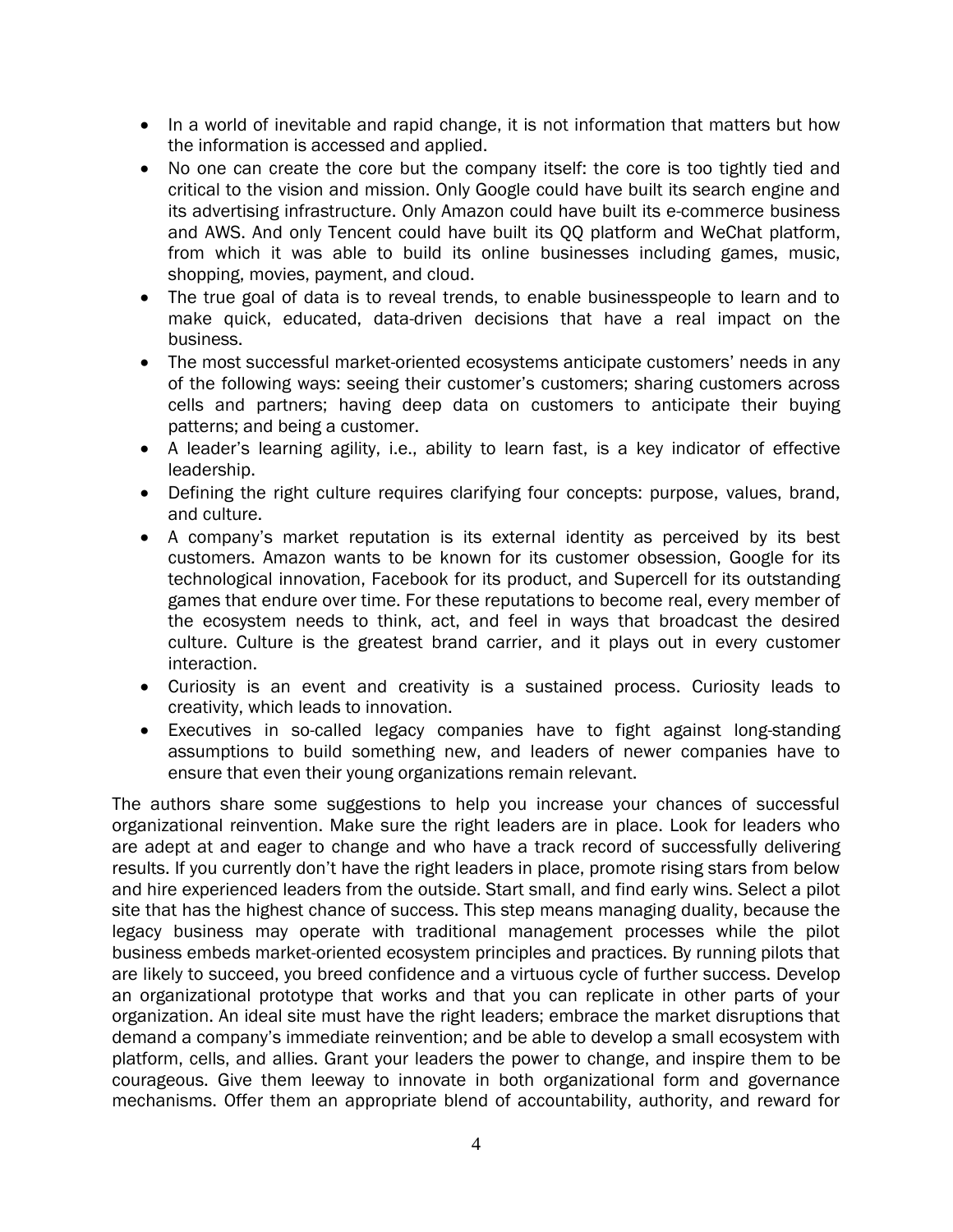shouldering responsibility and responding with agility. Allow them to experiment, fail, learn, and move forward. Foster a commitment to a growth mindset as Nadella is doing at Microsoft. See failures as opportunities to learn. Keep iterating to discover tools or models that work for you. Be patient as organizational reinvention takes time to see results.

#### **What is the Recommendation?**

This book deals with strategy, leadership, human resources (HR), and organizational development (OD). It helps reinvent organizations as per the changing times and technologies to build agile organizations globally. It helps leaders and CEOs to keep pace with technological changes. It encourages entrepreneurs especially millennials to explore and experiment technology-based businesses. The organizational models outlined in this book are useful not only for internet and high-tech firms but also for other sectors especially in the new era of digital and technological empowerment. It is written in a conversational tone. Each word in this book is a pearl. The ideas and insights on Strategy, HR, and OD and are well-punched. It is an inspiring book with striking stories and shocking research findings illustrating with examples of Amazon, Facebook, Google, Alibaba, Huawei, Supercell, and Tencent.

This book is the need of the hour in the current global business environment. It inspires you to break conventional thinking about what your organization — young or old — can do. You get the best of the best pieces of advice, ideas, and insights from this book. It is one of the best leadership books I have ever read. It is useful for all those in strategy, HR, OD and consulting. You can gift this book to your friends and they will thank you forever for your kind gesture. I highly recommend this book for a deserved place on your leadership bookshelf.

#### "Yeung and Ulrich bring rich observations and clear advice on the radical changes in organization and work design, governance, and leadership style needed to thrive in the digital era."

―Diane Gherson, Chief Human Resources Officer, IBM

### **References**

[https://www.amazon.com/Reinventing-Organization-Companies-Radically-Fast-Changing/](https://www.amazon.com/Reinventing-Organization-Companies-Radically-Fast-Changing/%20dp/1633697703) [dp/1633697703](https://www.amazon.com/Reinventing-Organization-Companies-Radically-Fast-Changing/%20dp/1633697703)

Reinventing the Organization: How Companies Can Deliver Radically Greater Value in Fast-Changing Markets by Arthur Yeung and Dave Ulrich (Harvard Business Review Press, September 24, 2019). Hardcover: 336 pages Publisher: Harvard Business Review Press (September 24, 2019) Language: English ISBN-10: 1633697703 ISBN-13: 978-1633697706